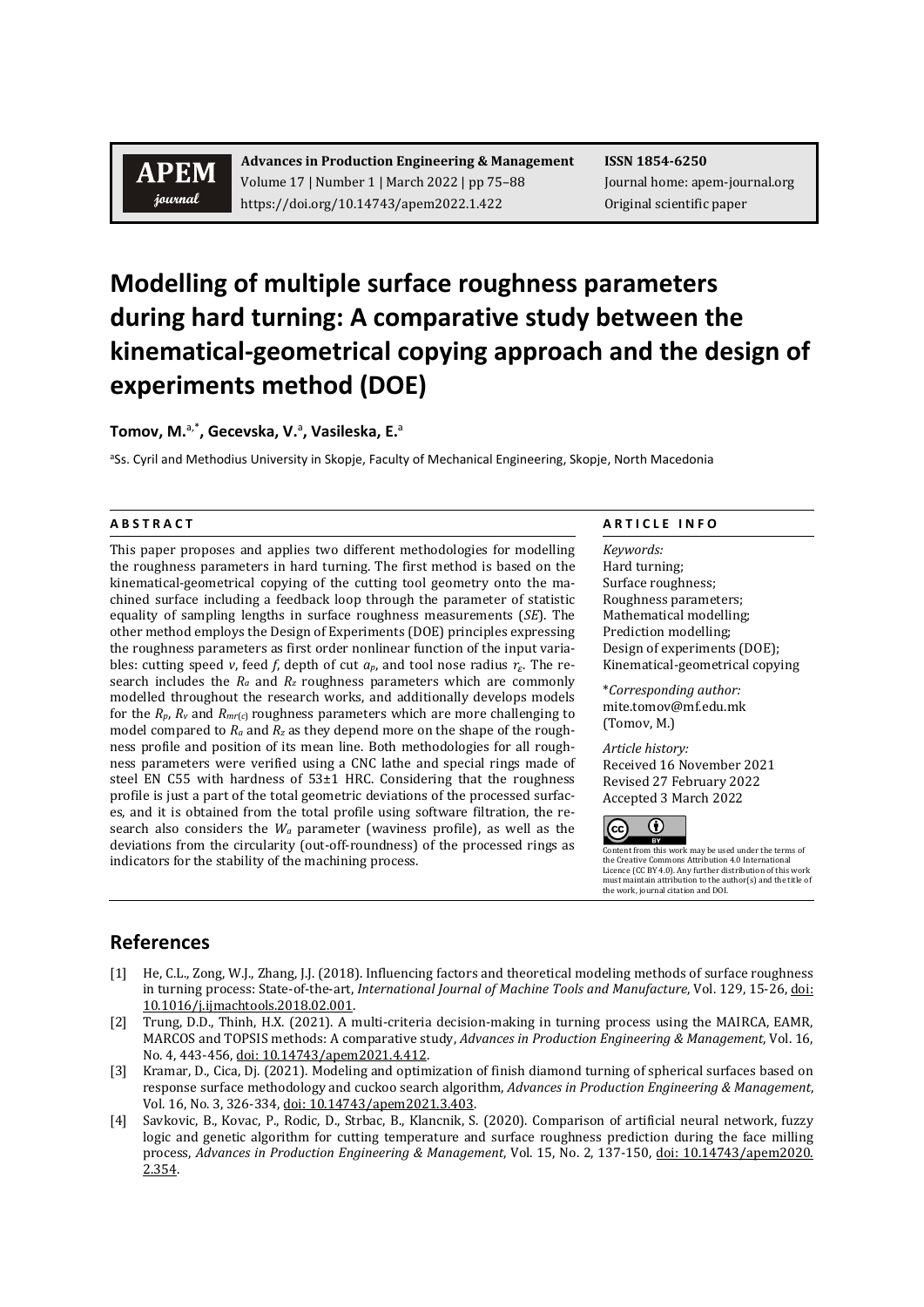- [5] Tamang, S.K., Chandrasekaran, M. (2015). Modeling and optimization of parameters for minimizing surface roughness and tool wear in turning Al/SiCp MMC, using conventional and soft computing techniques, *Advances in Production Engineering & Management*, Vol. 10, No. 2, 59-72, doi: [10.14743/apem2015.2.192.](https://doi.org/10.14743/apem2015.2.192)
- [6] Heidari, M., Hosseini, S.V., Parvaz, H. (2021). Modelling and optimization of surface roughness and specific tool wear in milling process, *Tehnički Vjesnik – Technical Gazette,* Vol. 28, No. 5, 1626-1633, doi: [10.17559/TV-](https://doi.org/10.17559/TV-20200614105300)[20200614105300.](https://doi.org/10.17559/TV-20200614105300)
- [7] Aljinović, A., Bilić, B., Gjeldum, N., Mladineo, M. (2021). Prediction of surface roughness and power in turning process using response surface method and ANN, *Tehnički Vjesnik – Technical Gazette,* Vol. 28, No. 2, 456-464, doi: [10.17559/TV-20190522104029.](https://doi.org/10.17559/TV-20190522104029)
- [8] Mgwatu, M.I. (2013). Integrated approach for optimising machining parameters, tool wear and surface quality in multi-pass turning operations, *Advances in Production Engineering & Management*, Vol. 8, No. 4, 209-218, [doi:](https://doi.org/10.14743/apem2013.4.168) [10.14743/apem2013.4.168.](https://doi.org/10.14743/apem2013.4.168)
- [9] Kang, W.T., Derani, M.N., Ratnam, M.M. (2020). Effect of vibration on surface roughness in finish turning: Simulation study, *International Journal of Simulation Modelling*, Vol. 19, No. 4, 595-606, doi: [10.2507/IJSIMM19-4-531.](https://doi.org/10.2507/IJSIMM19-4-531)
- [10] Bartarya, G., Choudhury, S.K. (2012). Effect of cutting parameters on cutting force and surface roughness during finish hard turning AISI52100 grade steel, *Procedia CIRP,* Vol. 1, 651-656[, doi: 10.1016/j.procir.2012.05.016.](https://doi.org/10.1016/j.procir.2012.05.016)
- [11] Mohruni, A.S., Yanis, M., Kurniawan, E. (2018). Development of surface roughness prediction model for hard turning on AISI d2 steel using cubic boron nitride insert, *Jurnal Teknologi,* Vol. 80, No. 1, 173-178[, doi: 10.11113/](https://doi.org/10.11113/jt.v80.10492) [jt.v80.10492.](https://doi.org/10.11113/jt.v80.10492)
- [12] Kumar, S., Singh, D., Kalsi, N.S. (2016). Surface quality evaluation of AISI 4340 steel having varying hardness during machining with TiN-coated CBN inserts, *Proceedings of the Institution of Mechanical Engineers, Part J: Journal of Engineering Tribology*, Vol. 231, No. 7, 925-933, [doi: 10.1177/1350650116684243.](https://doi.org/10.1177/1350650116684243)
- [13] Agrawal, A, Goel, S., Rashid, W.B., Price, M. (2015). Prediction of surface roughness during hard turning of AISI 4340 steel (69 HRC), *Applied Soft Computing,* Vol. 30, 279-286[, doi: 10.1016/j.asoc.2015.01.059.](https://doi.org/10.1016/j.asoc.2015.01.059)
- [14] Panda, A., Sahoo, A.K., Rout, A.K. (2016). Investigations on surface quality characteristics with multi-response parametric optimization and correlations, *Alexandria Engineering Journal*, Vol. 55, No. 2, 1625-1633, [doi:](https://doi.org/10.1016/j.aej.2016.02.008)  [10.1016/j.aej.2016.02.008.](https://doi.org/10.1016/j.aej.2016.02.008)
- [15] Xiao, Z., Liao, X., Long, Z., Li, M. (2017). Effect of cutting parameters on surface roughness using orthogonal array in hard turning of AISI 1045 steel with YT5 tool, *International Journal of Advanced Manufacturing Technology*, Vol. 93, 273-282[, doi: 10.1007/s00170-016-8933-5.](https://doi.org/10.1007/s00170-016-8933-5)
- [16] Das, S.R., Panda, A., Dhupal, D. (2017). Experimental investigation of surface roughness, flank wear, chip morphology and cost estimation during machining of hardened AISI 4340 steel with coated carbide insert, *Mechanics of Advanced Materials and Modern Processes,* Vol. 3, Article No. 9[, doi: 10.1186/s40759-017-0025-1.](https://doi.org/10.1186/s40759-017-0025-1)
- [17] Jena, J., Panda, A., Behera, A.K., Jena, P.C., Das, S.R., Dhupal, D. (2017). Modeling and optimization of surface roughness in hard turning of AISI 4340 steel with coated ceramic tool, In: Chattopadhyay, J., Singh, R., Prakash, O. (eds.), *Innovation in Materials Science and Engineering,* Springer, Singapore, 151-160[, doi: 10.1007/978-981-13-](https://doi.org/10.1007/978-981-13-2944-9_15) [2944-9\\_15.](https://doi.org/10.1007/978-981-13-2944-9_15)
- [18] Meddour, I., Yallese, M.A., Khattabi, R., Elbah, M., Boulanour, L. (2014). Investigating and modeling of cutting forces and surface roughness when hard turning of AISI 52100 steel with mixed ceramic tool: Cutting conditions optimization, *International Journal of Advanced Manufacturing Technology*, Vol. 77, 1387-1399, [doi: 10.1007/](https://doi.org/10.1007/s00170-014-6559-z) [s00170-014-6559-z.](https://doi.org/10.1007/s00170-014-6559-z)
- [19] Zerti, O., Yallese, M.A., Khettabi, R., Chaoui, K., Mabrouki, T. (2017). Design optimization for minimum technological parameters when dry turning of AISI D3 steel using Taguchi method, *International Journal of Advanced Manufacturing Technology*, Vol. 89, 1915-1934[, doi: 10.1007/s00170-016-9162-7.](https://doi.org/10.1007/s00170-016-9162-7)
- [20] Khellaf, A., Aouici, H., Smaiah, S., Boutabba, S., Yallese, M.A., Elbah, M. (2017). Comparative assessment of two ceramic cutting tools on surface roughness in hard turning of AISI H11 steel: Including 2D and 3D surface topography, *International Journal of Advanced Manufacturing Technology*, Vol. 89, 333-354, [doi: 10.1007/s00170-016-](https://doi.org/10.1007/s00170-016-9077-3) [9077-3.](https://doi.org/10.1007/s00170-016-9077-3)
- [21] Kacal, A., Yıldırım, F. (2012). Application of grey relational analysis in high-speed machining of hardened AISI D6 steel, *Proceedings of the Institution of Mechanical Engineers, Part C: Journal of Mechanical Engineering Science,* Vol. 227, No. 7, 1566-1576[, doi: 10.1177/0954406212466792.](https://doi.org/10.1177/0954406212466792)
- [22] Günay, M., Yücel, E. (2013). Application of Taguchi method for determining optimum surface roughness in turning of high-alloy white cast iron, *Measurement,* Vol. 46, No. 2, 913-919, [doi: 10.1016/j.measurement.2012.](https://doi.org/10.1016/j.measurement.2012.10.013) [10.013.](https://doi.org/10.1016/j.measurement.2012.10.013)
- [23] Tang, L., Gao, C., Huang, J., Shen, H., Lin, X. (2015). Experimental investigation of surface integrity in finish dry hard turning of hardened tool steel at different hardness levels, *International Journal of Advanced Manufacturing Technology*, Vol. 77, 1655-1669[, doi: 10.1007/s00170-014-6484-1.](https://doi.org/10.1007/s00170-014-6484-1)
- [24] Derakhshan, E.D., Akbari, A.A. (2009). Experimental investigation on the effect of workpiece hardness and cutting speed on surface roughness in hard turning with CBN tools, In: *Proceedings of the World Congress on Engineering 2009,* London, United Kingdom.
- [25] Mia, M., Dhar, N.R. (2017). Optimization of surface roughness and cutting temperature in high-pressure coolantassisted hard turning using Taguchi method, *International Journal of Advanced Manufacturing Technology*, Vol. 88, 739-753[, doi: 10.1007/s00170-016-8810-2.](https://doi.org/10.1007/s00170-016-8810-2)
- [26] Chinchanikar, S., Salve, A.V., Netake, P., More, A., Kendre, S., Kumar, R. (2014). Comparative evaluations of surface roughness during hard turning under dry and with water-based and vegetable oil-based cutting fluids, *Procedia Materials Science*, Vol. 5, 1966-1975[, doi: 10.1016/j.mspro.2014.07.529.](https://doi.org/10.1016/j.mspro.2014.07.529)